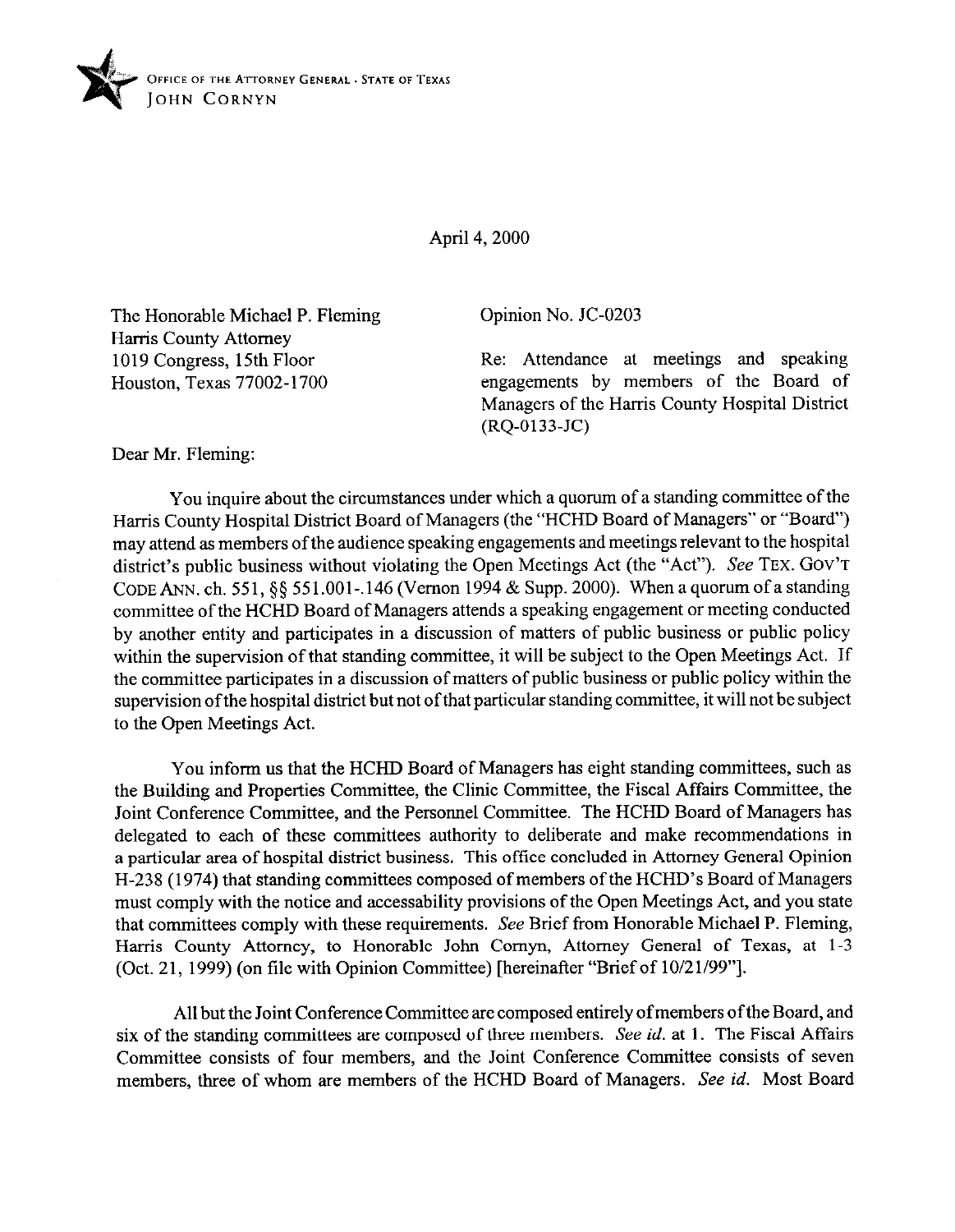members serve on more than one standing committee, and in some cases, on as many as four. See *id.* at 2. 4.

Two members of a three-member committee make up a quorum. See **TEX. GOV'T CODE ANN.**  5 55 l.OOl(6) (Vernon Supp. 2000). Thus, a problem arises "when two members of a three-Boardmember committee desire to attend the same speaking engagement at which matters involving the Harris County Hospital District will be discussed and the attending Board members may be called upon to participate in that discussion." Brief of 10/21/99, at 3-4. You present a hypothetical case where a Board member who sits on four standing committees wishes to attend a speech on issues relevant to the hospital district and anticipates being called upon to comment on issues raised at the speech. See *id.* at 4. Must this individual contact each other member ofhis committees to determine whether any of them will attend the same speech, thereby forming an "inadvertent quorum of an HCHD standing committee" at the speech? See *id*. You furthermore note that some of the standing committees, for example, the Personnel Committee, have such a limited scope that topics under their review would probably not be raised at a speech on more global matters about the hospital district. *See id.* 

With this background in mind, you ask the following question:

Iftwo members of a three-Board-member standing committee desire to attend a meeting or speaking engagement and there is likely to be a deliberation between the two standing-committee members, or between them and another person, during which public business or public policy over which *the HCHD Board of Managers - but not that particular standing committee* - has supervision or control, must the meeting comply with the notice and other provisions of the Open Meetings Act?

*Id.* (emphasis in original). You also ask whether the meeting must comply with the Open Meetings Act if the deliberation relates to public business or public policy over which the standing committee in attendance has supervision or control.

Whether any specific behavior violates the Open Meetings Act is generally a question of fact. *See Bexar Medina Atascosa Water Dist. v. Bexar Medina Atascosa Landowners 'Ass h, 2* S.W.3d 459,461 n.2 (Tex. App.-San Antonio 1999, pet. denied). In addressing your questions, we rely on the facts you have provided and note that additional or different facts may result in a different conclusion in a given case.

You point out that the Open Meetings Act defmes "meeting" to mean:

a deliberation between a quorum of a governmental body, or between a quorum of a governmental body and another person, during which public business or public policy over which the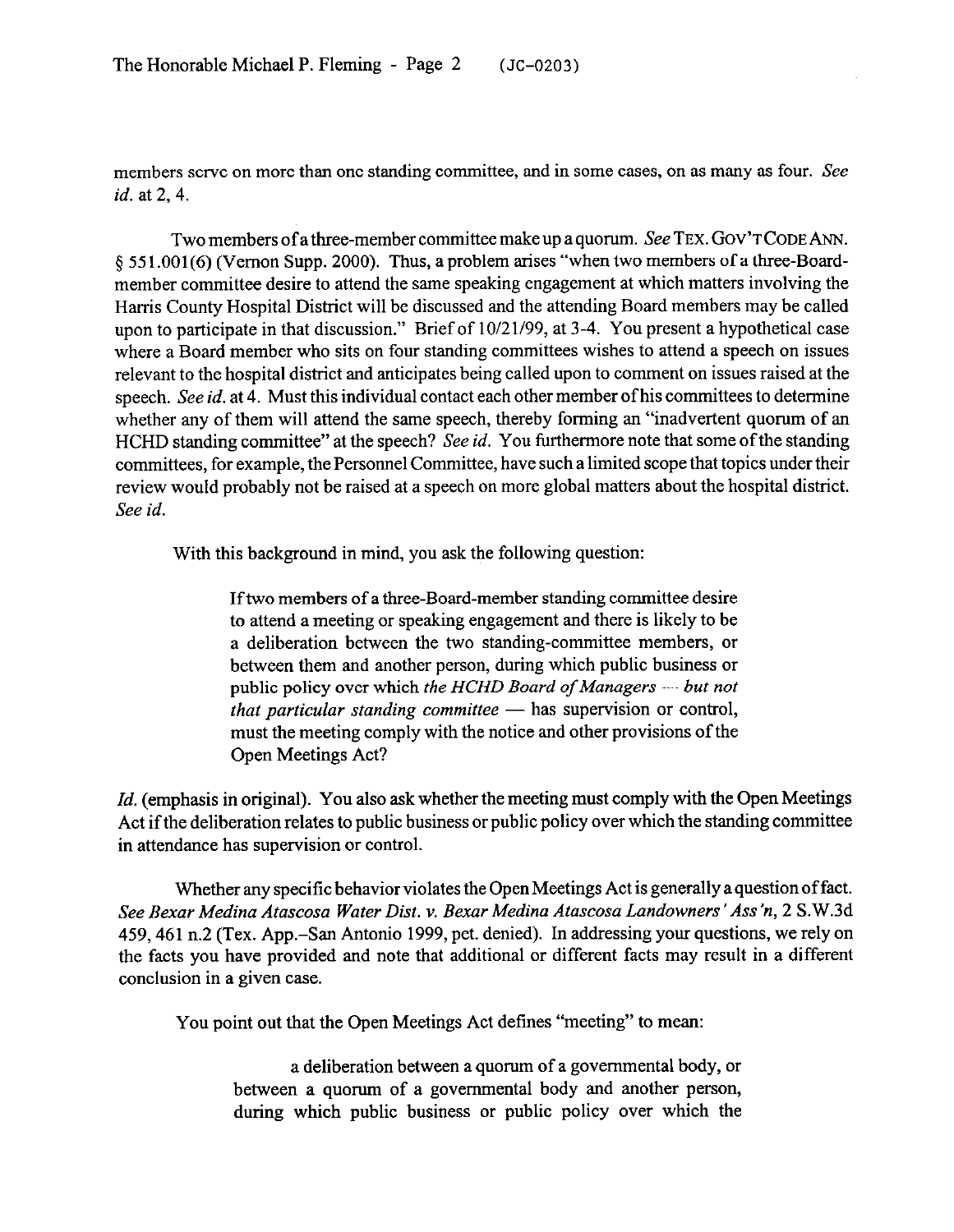governmental body has supervision or control is discussed or considered or during which the governmental body takes formal action.

**TEX. GOV'TCODEANN.** 5 551.001(4)(A) (Vernon Supp. 2000). "Deliberation"is "averbal exchange during a meeting between a quorum of a governmental body, or between a quorum of a governmental body and another person, concerning an issue within the jurisdiction of the governmental body or any public business." *Id. 5 551.001(2). See Bexur Medina Atuscosa Water Dist.,* 2 S.W.3d at 462 (deliberations took place at informational gathering of water district board with landowners, where one board member asked question and another board member answered questions, even though board members did not discuss business among themselves).

Although you are concerned about "deliberations" that might occur when members of the same standing committee are in the audience at a speaking engagement, we point out another definition of "meeting" that is not based on the governmental body's participation in deliberations. Section 551.001(4)(B) of the Government Code, adopted by the 76th Legislature, defines "meeting" to include:

except as otherwise provided by this subdivision, a gathering:

(i) that is conducted by the governmental body or for which the governmental body is responsible;

(ii) at which a quorum of members of the governmental body is present;

(iii) that has been called by the governmental body; and

(iv) *at which the members receive information from, give information to, askquestions of; or receive questions from any third person, including an employee of the governmental body, about the public business or public policy over which the governmental body has supervision or control.* 

TEX. **GOV'T CODE** *ANN. 5* 551.001(4)(B) (Vernon Supp. *2000), adopted by* Act of May 22,1999, 76th Leg., R.S., ch. 647,  $\S$  1, 1999 Tex. Gen. Laws 3218 (emphasis added). This definition applies if a governmental body conducts or is responsible for holding the lecture or meeting, if a quorum is present, if the governmental body has called the gathering, and if the subject of the lecture is the "public business or public policy over which the governmental body has supervision or control." *Id.* 551.001(4)(A). Under section 551.001(4) of the Government Code, a governmental body is subject to the Open Meetings Act even if the members merely receive information and do not engage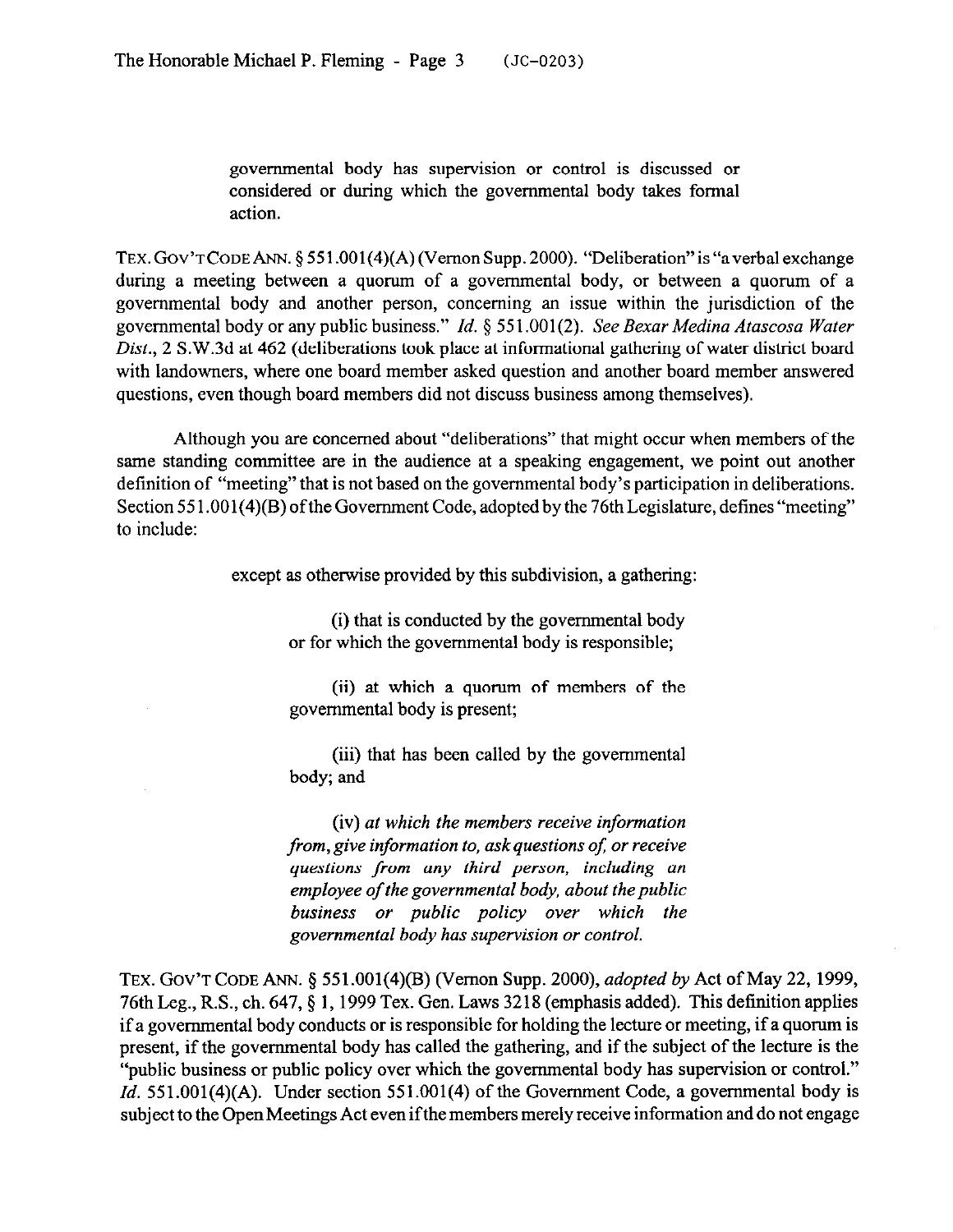in deliberations among themselves or with a third party. See Tex. Att'y Gen. Op. No. JC-0169 (2000). Because you inquire only about "deliberations" at speaking engagements, we assume that you are concerned only about "meetings" as defined by Government Code section 55 1,001(4)(A) and not the gatherings defined as "meetings" by section 55 1.001(4)(B).

We also note that a meeting "does not include the  $\dots$  the attendance by a quorum of a governmental body at a regional, state, or national convention or workshop, if formal action is not taken and any discussion of public business is incidental to the ... convention, or workshop." TEX. GOV'T CODE ANN. § 551.001(4)(B)(iv) (Vernon Supp. 2000). If a quorum of the HCHD Board of Managers, or of a standing committee of the Board, attends a speech at a regional, state, or national convention or workshop, it is not subject to the Open Meetings Act as long as no formal action is taken and any discussion of public business is incidental to the convention or workshop. A "workshop" in the context of this provision is "[a] meeting for discussion, study, experiment, etc., orig. in education or the arts, but now in any field." XX OXFORD ENGLISH DICTIONARY 554 (2d ed. 1989). It does not include a meeting organized by the governmental body for the purpose of discussing and/or conducting public business. If a speech is given as part of a regional, state, or national convention or workshop, a quorum of a governmental body may attend without being subject to the Act, as long as their discussion remains within the limits stated in section 551.001 (4)(B)(iv) of the Government Code.

You first ask about attendance at a lecture by a quorum of a standing committee, where members of the committee are likely to be called upon to comment upon a matter of public business or public policy within the supervision or control of the HCHD Board of Managers but not of the particular standing committee. Under these circumstances, the committee need not comply with the notice and other requirements ofthe Gpen Meetings Act, because its deliberations would not address "public business or public policy" over which the committee has supervision. Of course, if a quorum of the HCHD Board of Managers itself were present at the lecture, any deliberations it engaged in would be subject to the Act.

You also ask about attendance at a lecture by a quorum of a standing committee, where committee members are likely to be called upon to comment upon matters of public business or public policy within the supervision of their particular standing committee. If a quorum of the committee is present and a member in fact engages in a verbal exchange with another member or with another person on public business or public policy within the committee's supervision, the committee will be subject to the Open Meetings Act. The committees or the HCHD Board of Managers should consider establishing procedures for determining whether a quorum of a committee or of the Board will attend a public lecture and for giving public notice of that meeting. If compliance with the Open Meetings Act is not possible, for example, because the lecture is not accessible to the public or notice has not been posted, the members of the committee in attendance may not deliberate on subject matter that is within the committee's supervision. If a committee member is invited to comment on issues raised by the speaker, he or she should decline to address subjects within the jurisdiction of his or her committee, explaining that under the circumstances his or her remarks would be subject to the Open Meetings Act.